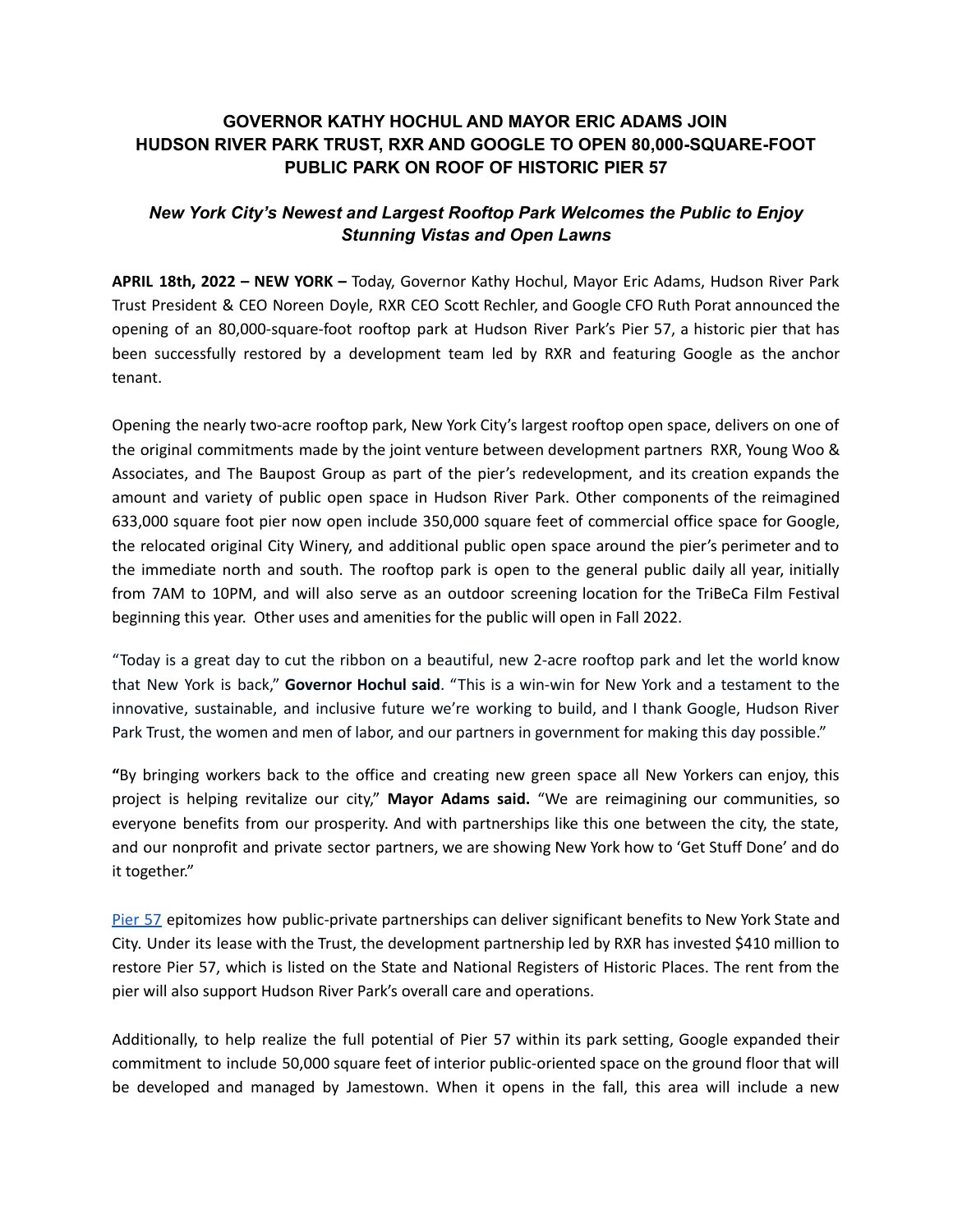food-hall curated by the James Beard Foundation, community space with flexible layouts that will be available for booking by local organizations, and a public gathering place—called the Living Room—with spectacular views of lower Manhattan, the Hudson River, and Little Island. Google is also creating an engaging tech-oriented public classroom to be operated by Hudson River Park's River Project team that will expand environmental education programming and inspire the next generation of Hudson River stewards and STEM Leaders.

The new Pier 57 embodies New York City's economic and cultural staying power, and is an important milestone in the continued evolution of the far west side of Manhattan. Beyond that, Pier 57 will generate millions of dollars in new revenue for the Hudson River Park Trust, which receives no public funding for maintaining and operating the four-mile Hudson River Park.

RXR's focus on repurposing historic assets for the 21st century is on full display here, as Pier 57 joins the ranks of other icons like the Starrett Lehigh and Helmsley buildings. The project also provides a roadmap for success for the future of New York's commercial real estate market as the industry continues to navigate this unprecedented time.

"Hudson River Park is a tremendous example of the extraordinary things that can happen when government, the private sector and local communities work together," said **Hudson River Park Trust President & CEO Noreen Doyle**. "Pier by pier, section by section, we are transforming four miles of Manhattan's shoreline, and spaces like Pier 57 shape not only the waterfront, but also how people see and experience New York City. Today, Pier 57 becomes part of our success story. Hudson River Park thanks Governor Hochul, Mayor Adams, RXR, Young Woo, Baupost, Google, and all our elected officials and community partners for the imagination, commitment and resolve that have delivered this inspiring new public open space."

"Pier 57's rooftop park builds on RXR's proud history of developing some of the most innovative and iconic projects throughout New York City," said **Scott Rechler, CEO of RXR**. "By sparking economic activity, providing the community with much-needed public space, and supporting artists, Pier 57 represents a very bright light at the end of the tunnel New Yorkers have been navigating for the past few years. I'm honored to work with the Governor, Mayor, and the Hudson River Park Trust on a one-of-a-kind public private partnership that showcases the best of our city."

"As Google continues to invest and grow in New York, we are committed to the type of community-oriented development that Pier 57 embodies," said **Ruth Porat, Alphabet and Google CFO.** "A project like Pier 57 that offers public spaces for the local community to enjoy is a win for both New York and Google. The innovative public-private collaboration that made this project possible is one of many reasons Google believes in the future of New York, and why we are excited to invest another \$2.3 billion in New York this year."

Pier 57 was constructed in 1952 and is listed on the National Register of Historic Places. It originally opened in 1954 as the terminal for Grace Line, and then in 1969, it became the Hudson Pier Depot for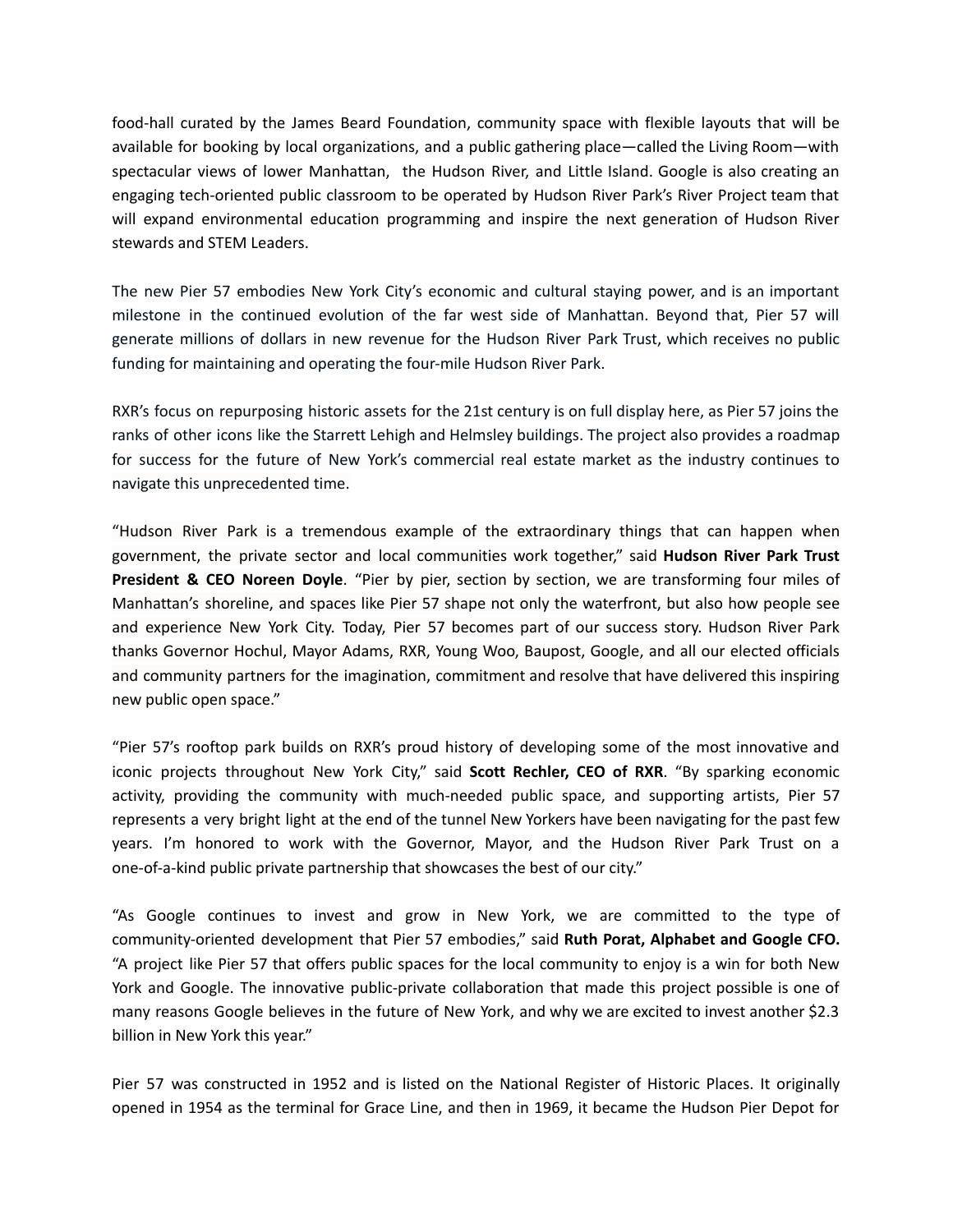the New York City Transit Authority. The depot closed in 2003 and was shuttered until this redevelopment. Hudson River Park began this effort in 2008 and worked closely with the State and City to reimagine this space as a mixed-use pier with office spaces, cultural and educational amenities, and public open space on the roof with views overlooking Hudson River Park and New York City.

"Access to open green space is essential for healthy and resilient communities, and I'm thrilled New Yorkers will have access to a new two-acre rooftop park at Pier 57," said **Manhattan Borough President Mark Levine**. "This innovative urban park will serve as a refuge for New Yorkers in need of space and open air year round, and I look forward to seeing more green space created across the city as we recover from this pandemic."

"The rooftop at Hudson River Park's Pier 57 is a spectacular new public park, and evidence of what is possible when New Yorkers work together," said **Congressman Jerrold Nadler**. "I applaud the Hudson River Park Trust, RXR/Young Woo and Google for bringing this historic pier back to life and turning it into a great public amenity - and I'm proud that Federal Historic Tax Credits were able to help make it happen."

"Opening right as the spring flowers are blooming, Pier 57's rooftop park will provide New Yorkers a beautiful respite for West Siders and beyond," said **State Senator Brad Hoylman**. "Pier 57 is a model for how our fast-paced city can creatively make space for rest, nature, and community. Pier 57 will serve as the multi-purposed home of the Tribeca Film Festival, friend and family gatherings, and a spot to take in our breathtaking skyline. I'm confident it will have healing benefits that boost our collective wellbeing and sense of belonging, and I'm grateful for the advocacy of Community Board 4 for making this urban park a reality."

"The opening of Pier 57's rooftop park represents a great step toward the completion of Hudson River Park," said **Assembly Member Richard Gottfried**. "This restored historic pier brings terrific public amenities including this and other fantastic new public spaces to Chelsea just in time for spring as well as contributing to the financial support of the park for years to come."

"New Yorkers cherish Hudson River Park as their main green space, backyard, and recreation area. Completing the park and seeing rehabilitated piers become park spaces that residents can use in their communities is fundamental to the long history and goals of Hudson River Park. I am excited to see Pier 57's rooftop open space begin to welcome the public as this multi-use pier nears completion. Urban parks have a rare opportunity and responsibility to utilize existing buildings and infrastructure to create open public spaces that are unique and useful. The rooftop at Pier 57 is an example of that usefulness and I am sure will be a great asset to Manhattan's west side for years to come," said **Assemblymember Deborah J. Glick.**

"Hudson River Park is a treasure of our city and I'm excited that we've taken another step toward its completion. This facility and rooftop green space will be an incredible resource for our community. I'm grateful to everyone who made its opening today possible," said **Council Member Erik Bottcher**.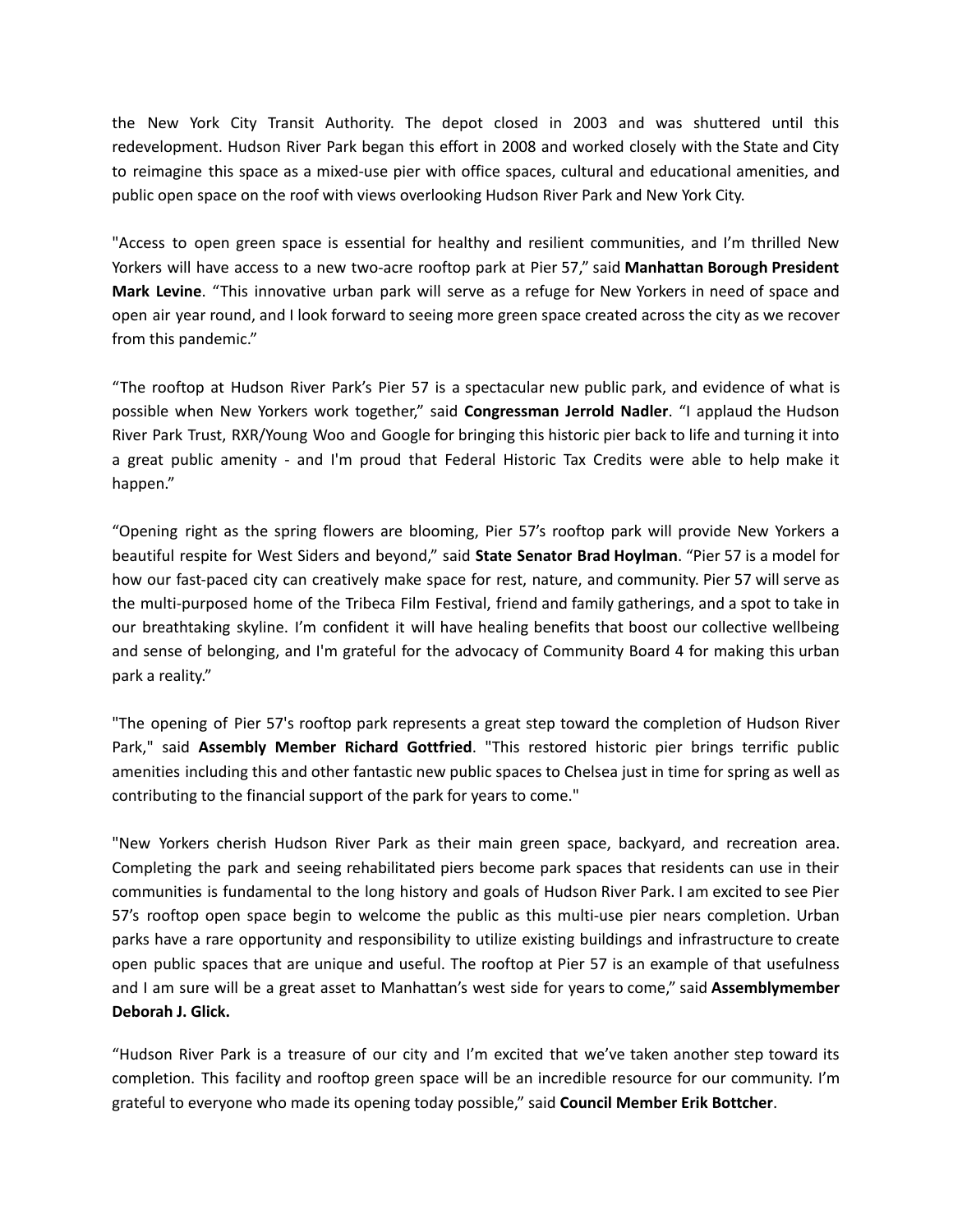Photos assets available [here](https://google.prezly.com/pier-57-at-hudson-river-park-ribbon-cutting-press-kit).

#### **About RXR**

RXR is an innovative investor, developer and place-maker committed to applying a customer and community-centered approach to building properties, services, and products that create enduring value for all stakeholders. Headquartered in New York with a national platform strategy, RXR is a 500+ person, vertically integrated operating and development company with expertise in a wide array of value creation activities, including ground up real estate, infrastructure and industrial development, uncovering value in underperforming properties, repurposing well-located iconic properties, incorporating cutting edge technologies and value-added lending. The RXR platform manages 83 commercial real estate properties and investments with an aggregate gross asset value of approximately \$22.4 billion, comprising approximately 30.2 million square feet of commercial properties, a multi-family residential portfolio of approximately 7,300 units under operation or development, and control of development rights for an additional approximately 3,700 multi-family and for sale units as of December 31, 2021 adjusted for transactions through January 6, 2022. Gross asset value compiled by RXR in accordance with company fair value measurement policy and is comprised of capital invested by RXR and its partners, as well as leverage.

### **About the Hudson River Park Trust**

The Hudson River Park Trust is a partnership between New York State and City charged with the design, construction, and operation of the four-mile Hudson River Park and Estuarine Sanctuary. Both the Trust and the park itself are governed by the Hudson River Park Act, a 1998 law that established the park and its requirements. Guided by a vision for a magnificent waterfront park, the Trust continues to advance park construction and ensure the park's future financial self-sufficiency by developing the remaining commercial nodes.

#### **About Young Woo & Associates**

Founded in 1979, Young Woo & Associates (YWA) has identified and developed a variety of specialized projects in the NY metro area and throughout the United States. The firm has earned a reputation as one of the most innovative developers, largely the result of YWA's unique ability to apply creative solutions to emerging lifestyle trends, implement bold design with new technology and, most importantly, identify up-and-coming locations ripe for creative development.

#### **About The Baupost Group**

The Baupost Group is a Boston-based investment manager with a long-term, value-oriented approach. Since 1982, the firm has been thoughtfully stewarding and compounding capital on behalf of families, foundations and endowments, as well as employees who collectively are the firm's largest client. Baupost manages roughly \$29 billion with a broad and flexible charter, investing in a wide range of asset classes, including significant holdings in publicly traded debt and equity securities, private debt, real